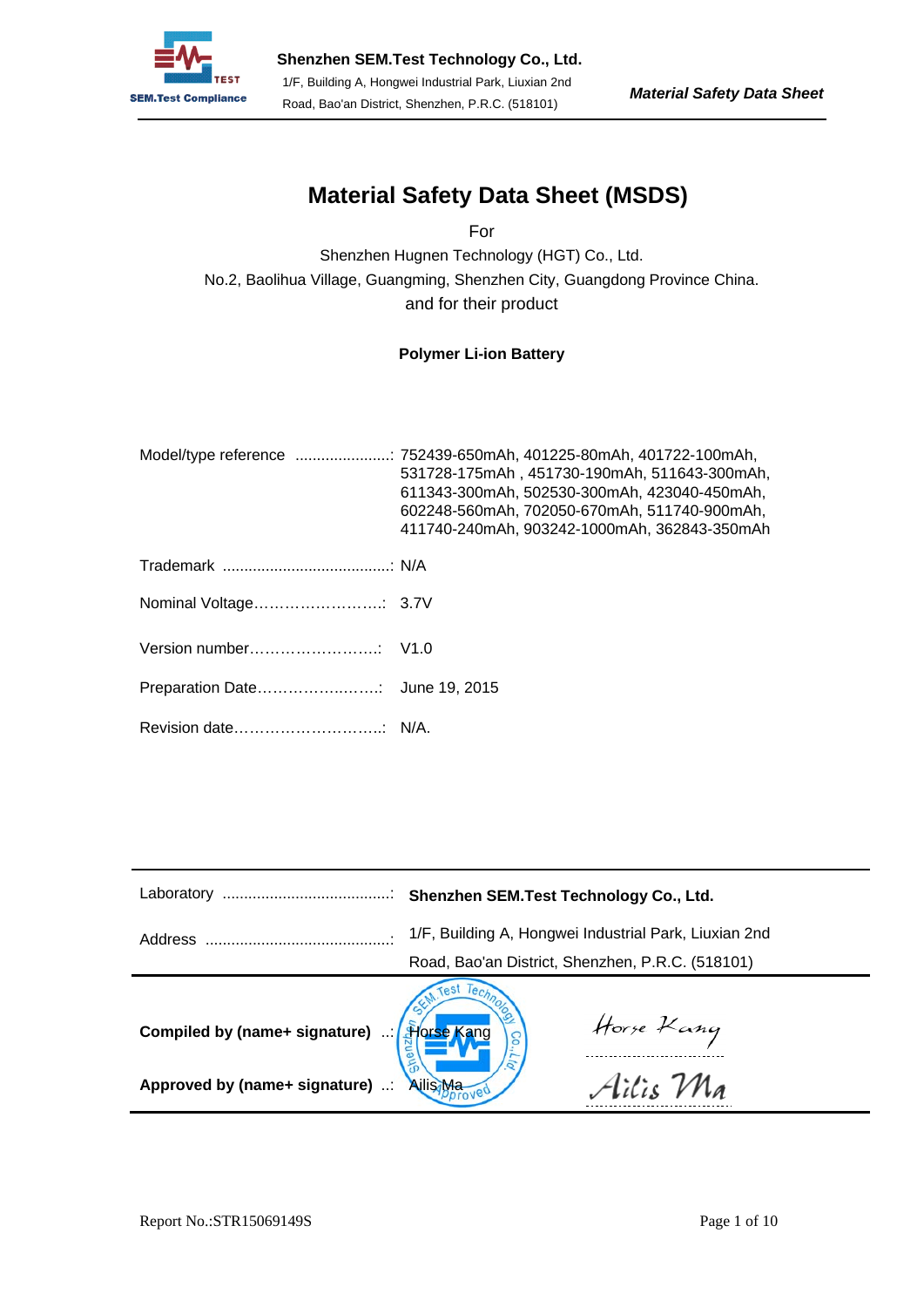

## **1. IDENTIFICATION OF THE SUBSTANCE/PREPARATION AND OF THE COMPANY/UNDERTAKING**

## **Product Identifier**

Product name: Polymer Li-ion Battery

Model: 752439-650mAh, 401225-80mAh, 401722-100mAh, 531728-175mAh ,451730-190mAh, 511643-300mAh, 611343-300mAh, 502530-300mAh, 423040-450mAh, 602248-560mAh, 702050-670mAh, 511740-900mAh, 411740-240mAh, 903242-1000mAh, 362843-350mAh

### **Other means of identification**

Synonyms:none

### **Recommended use of the chemical and restrictions on use**

Recommended Use:Used in portabl electronic equipments;

### Uses advidsed against:

a) Do not dismantle, open or shred secondary cells or batteries.

b) Do not expose cells or batteries to heat or fire. Avoid storage in direct sunlight.

c) Do not short-circuit a cell or a battery. Do not store cells or batteries haphazardly in a box or

drawer where they may short-circuit each other or be short-circuited by other metal objects.

d) Do not remove a cell or battery from its original packaging until required for use.

e) Do not subject cells or batteries to mechanical shock.

f) In the event of a cell leaking, do not allow the liquid to come in contact with the skin or eyes. If contact has been made, wash the affected area with copious amounts of water and seek medical advice.

g) Do not use any charger other than that specifically provided for use with the equipment.

h) Observe the plus (+) and minus (–) marks on the cell, battery and equipment and ensure correct use.

i) Do not use any cell or battery which is not designed for use with the equipment.

j) Do not mix cells of different manufacture, capacity, size or type within a device.

k) Battery usage by children should be supervised.

l) Seek medical advice immediately if a cell or a battery has been swallowed.

m) Always purchase the battery recommended by the device manufacturer for the equipment.

n) Keep cells and batteries clean and dry.

o) Wipe the cell or battery terminals with a clean dry cloth if they become dirty.

p) Secondary cells and batteries need to be charged before use. Always use the correct charger and

refer to the manufacturer's instructions or equipment manual for proper charging instructions.

q) Do not leave a battery on prolonged charge when not in use.

r) After extended periods of storage, it may be necessary to charge and discharge the cells or batteries several times to obtain maximum performance.

s) Retain the original product literature for future reference.

t) Use only the cell or battery in the application for which it was intended.

u) When possible, remove the battery from the equipment when not in use.

v) Dispose of properly.

## **Details of the supplier of the safety data sheet:**

Supplier Name: Shenzhen Hugnen Technology (HGT) Co., Ltd.

Address: No.2, Baolihua Village, Guangming, Shenzhen City, Guangdong Province China. Telephone number of the supplier: 0086-0755-23420683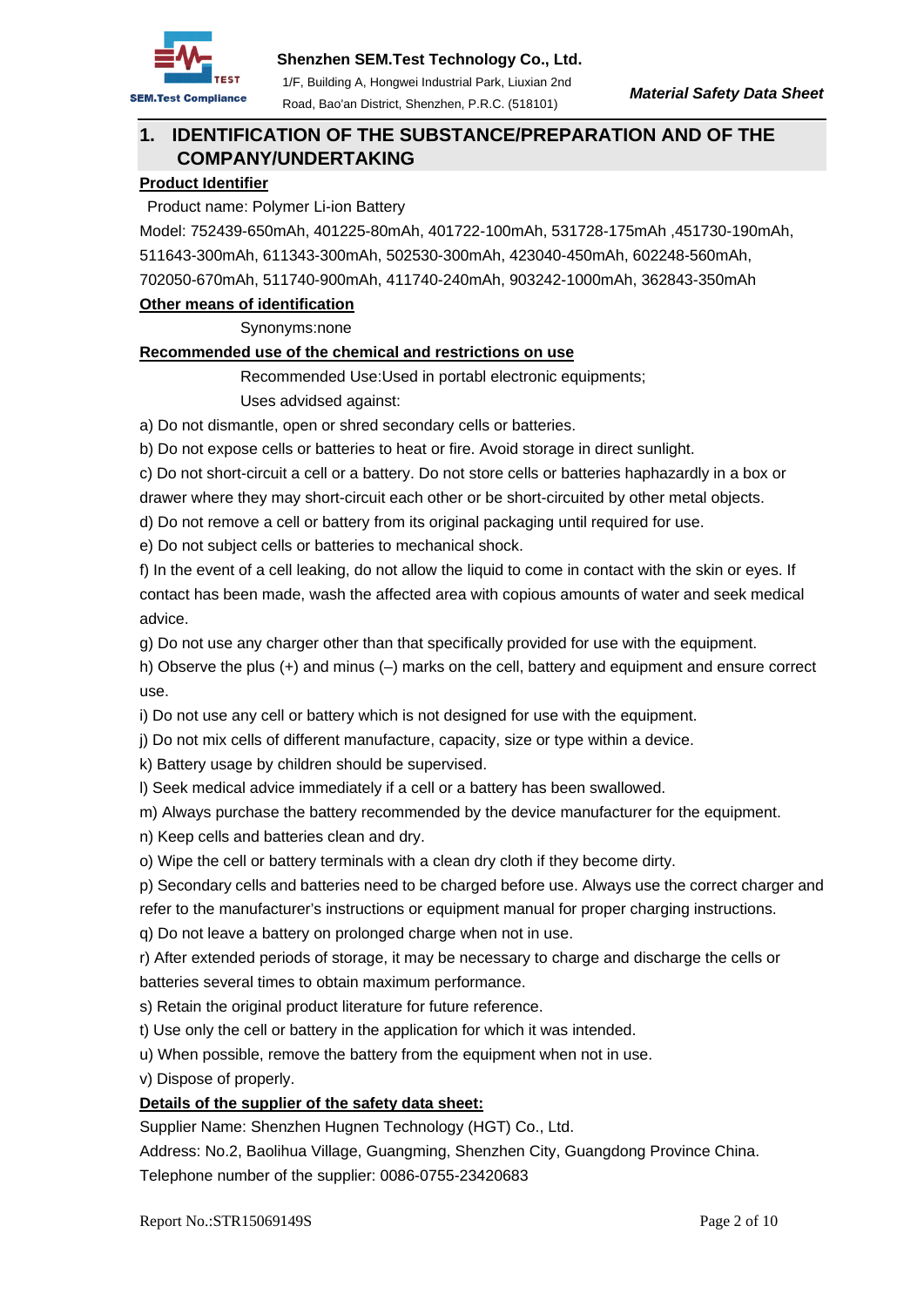

## **Shenzhen SEM.Test Technology Co., Ltd.**

1/F, Building A, Hongwei Industrial Park, Liuxian 2nd Road, Bao'an District, Shenzhen, P.R.C. (518101)

Emergency Telephone No.(24h): 0086-0755-23420683 Fax: 0086-0755-23420686 Postcode: 518110 E-mail address: 327876811@qq.com **Emergency telephone number**

**Company Emergency Phone Number:** 0086-0755-23420683

## **2. HAZARDS IDENTIFICATION**

### **Classification**

No harm at the normal use. If contact the Electrolyte liquid in the Polymer Li-ion Battery, reference as follows:

#### **Classification of the substance or mixture**

Classification according to GHS

Acute Toxicity, Oral(Hazard category 4)

Acute Toxicity, Dermal(Hazard category 3)

Skin, irritate(Cagegory 1B)

Eye Irritate (Hazard category 1)

#### **GHS Label elements, including precautionary statements:**



#### **Signal word: Warning**

#### **Hazard statement(s):**

**H242:**Heating may cause a fire;

**H311:** Toxic in contact with skin;

**H314:**Causes severe skin burns and eye damage;

**H302:**Harmful if swallowed;

#### **precautionary statements:**

#### **Prevention:**

P264 Wash thoroughly after handling.

P270 Do not eat, drink or smoke when using this product.

P280 Wear protective gloves/protective clothing/eye protection/face protection.

#### **Response:**

P312:Call a Poison center or doctor/physician if you feel unwell.

P302+P350-IF ON SKIN: Gently wash with plenty of soap and water

P301+P330+P331-IF SWALLOWED: rise mouth. Do NOT induce vomiting

P305+P351+P338 IF IN EYES: Rinse cautiously with water for several minutes. Remove contact lenses, if present and easy to do. Continue rinsing.

#### **Storage:**

None

#### **Disposal**

**P501:** Dispose of contents/container in accordance with local/national regulation**s**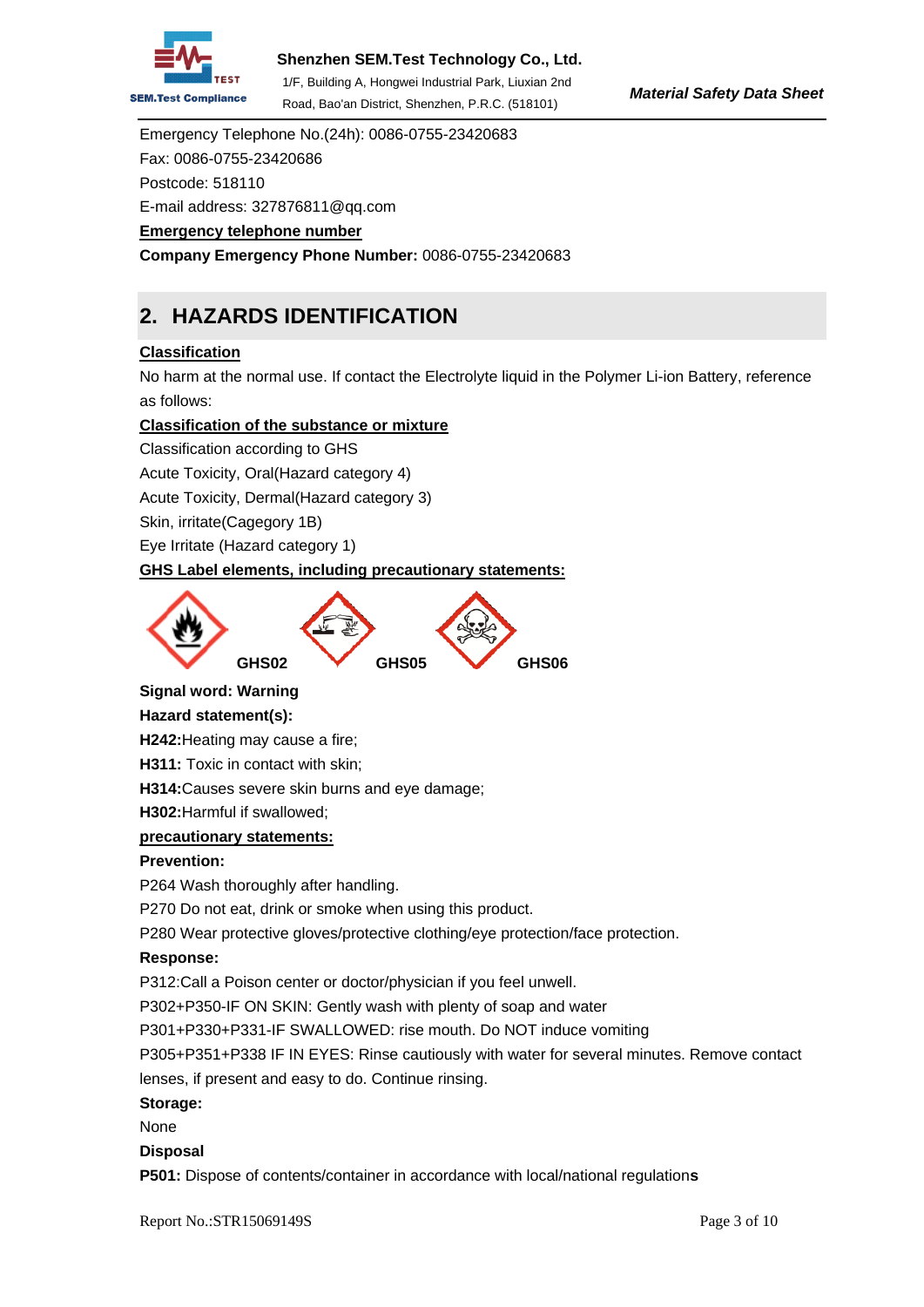

**Hazards not otherwise classified (HNOC)**  Not Applicable

**Other information** 

No information available.

## **3. COMPOSITION/INFORMATION ON INGREDIENTS**

### **Chemical characterixation: Mixtures**

### **Description:**

Product: Consisting of the following components.

| Common Chemical Name          | Concentration<br>$(\% )$ | CAS<br>Number | EC No.      |
|-------------------------------|--------------------------|---------------|-------------|
| Lithium Cobalt Oxide (LiCoO2) | $30 - 40$                | 12190-79-3    | 235-362-0   |
| Aluminum Foil (Al)            | $1 - 5$                  | 7429-90-5     | 231-072-3   |
| <b>Iron</b>                   | $15 - 25$                | 7439-89-6     | <b>Iron</b> |
| Graphite (C)                  | $5-10$                   | 7782-42-5     | 231-955-3   |
| Copper Foil (Cu)              | $5 - 15$                 | 7440-50-8     | 231-159-6   |
| <b>Artficial Graphite</b>     | $5 - 10$                 | 7440-44-0     |             |
| Organic electrolyte           | $15 - 20$                | N/A           |             |
| Other                         | $2 - 3$                  | N/A           |             |

Note: CAS number is Chemical Abstract Service Registry Number.

N/A=Not apply.

# **4. FIRST-AID MEASURES**

## **First aid measures**

Eye Contact Rinse thoroughly with plenty of water, also under the eyelids. If symptoms persist, call a physician.

Skin Contact Remove contaminated clothing and shoes. Wash skin with soap and water. In the case of skin irritation or allergic reactions see a physician.

Inhalation Move to fresh air. If symptoms persist, call a physician.

Ingestion Do NOT induce vomiting. Drink plenty of water. If symptoms persist, call a physician.

Most important symptoms and effects, both acute and delayed

Swallowing Do not induce vomiting. Get medical attention.

**Most Important Symptoms/Effects** No information available.

**Indication of any immediate medical attention and special treatment needed**

Notes to Physician Treat symptomatically

# **5. FIRE-FIGHTING MEASURES**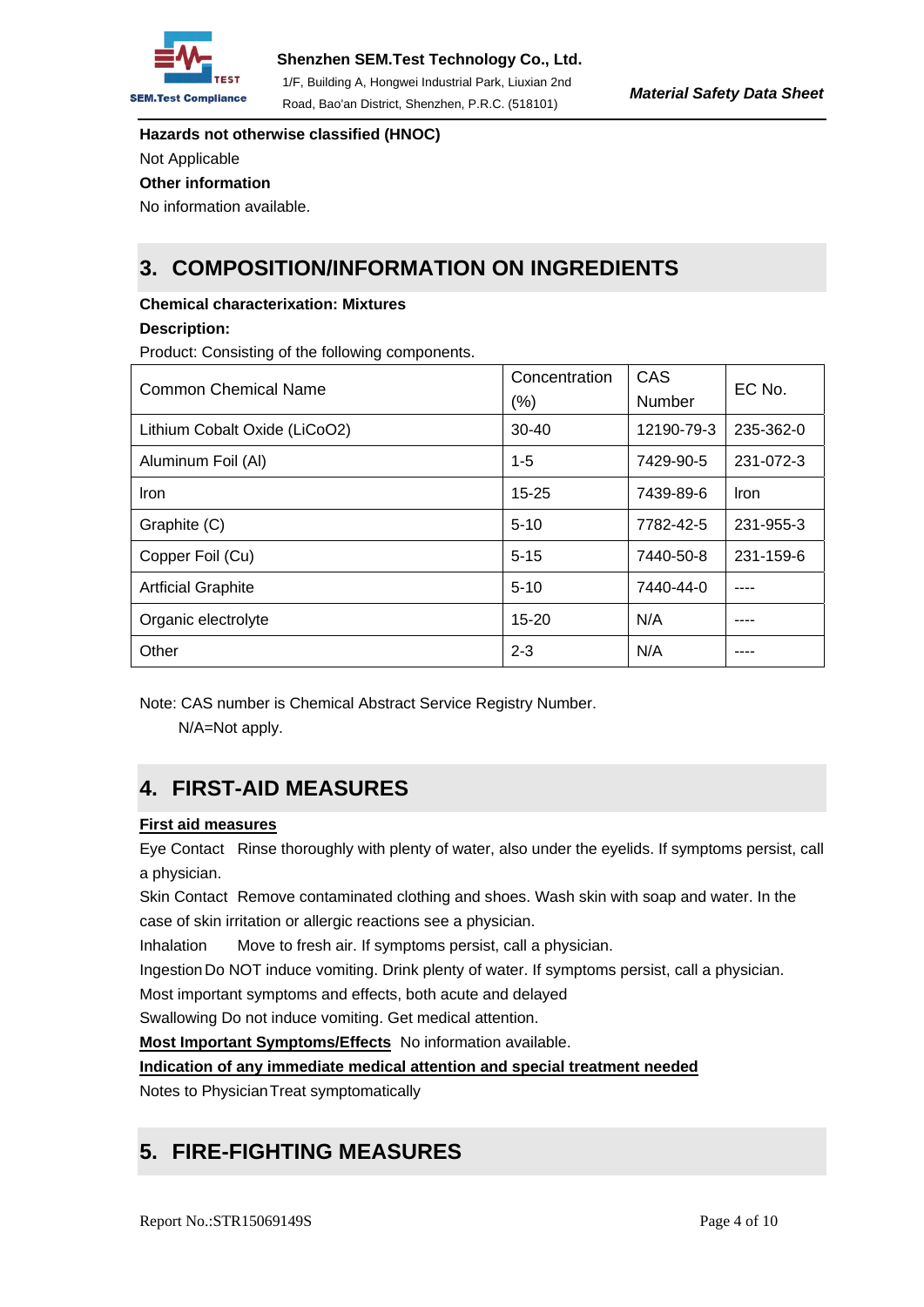

### **Suitable Extinguishing Media**

CO2, dry chemical powder, water spray.

Unsuitable Extinguishing Media:No information available.

#### **Specific Hazards Arising from the Chemical**

Formation of toxic gases is possible during heating or in case of fire.

In case of fire, the following can be released:

Carbon monoxide(CO)

Carbon dioxide

Other irritating and toxic gases.

#### **Hazardous Combustion Products**

Carbon oxides.

Explosion Data

Sensitivity to Mechanical Impact No

Sensitivity to Static Discharge No

### **Protective Equipment and Precautions for Firefighters**

As in any fire, wear self-contained breathing apparatus pressure-demand, MSHA/NIOSH (approved or equivalent) and full protective gear. For example: Wear self-contained respiratory protective device. Wear suitable protective clothing and eye/face protection.

#### **Special hazards arising from the substance or mixture:**

Battery may burst and release hazardus decomposition products when exposed to a fire situation. Lithium ion batteries contain flammable electrolyte that may vent, ignite and produce sparks when subjected to high temperature(>150℃), When damaged or abused(e.g. mechanical damage or electrical overcharging); may burn rapidly with flare-burning effect; may ignite other batteries in clothes proximity.

## **6. ACCIDENTAL RELEASE MEASURES**

#### **Personal precautions, protective equipment and emergency procedures**

Personal Precautions Avoid contact with eyes.

Refer to section 8 for personal protective equipment. Ensure adequate ventilation. Remove all sources of ignition.

Evacuate personnel to safe areas.

#### **Environmental precautions**

Environmental Precautions Refer to protective measures listed in Sections 7 and 8. Absorb with liquid-binding material (sand, diatomite, acid binders, universal binders, sawdust). Dispose contaminated material as waste according to item 13.

#### **Methods and material for containment and cleaning up**

Methods for Containment Prevent further leakage or spillage if safe to do so.

Methods for Cleaning up Use personal protective equipment. Dam up. Cover liquid spill with sand, earth or other Non combustible absorbent material. Pick up and transfer to properly labeled containers. Clean contaminated surface thoroughly.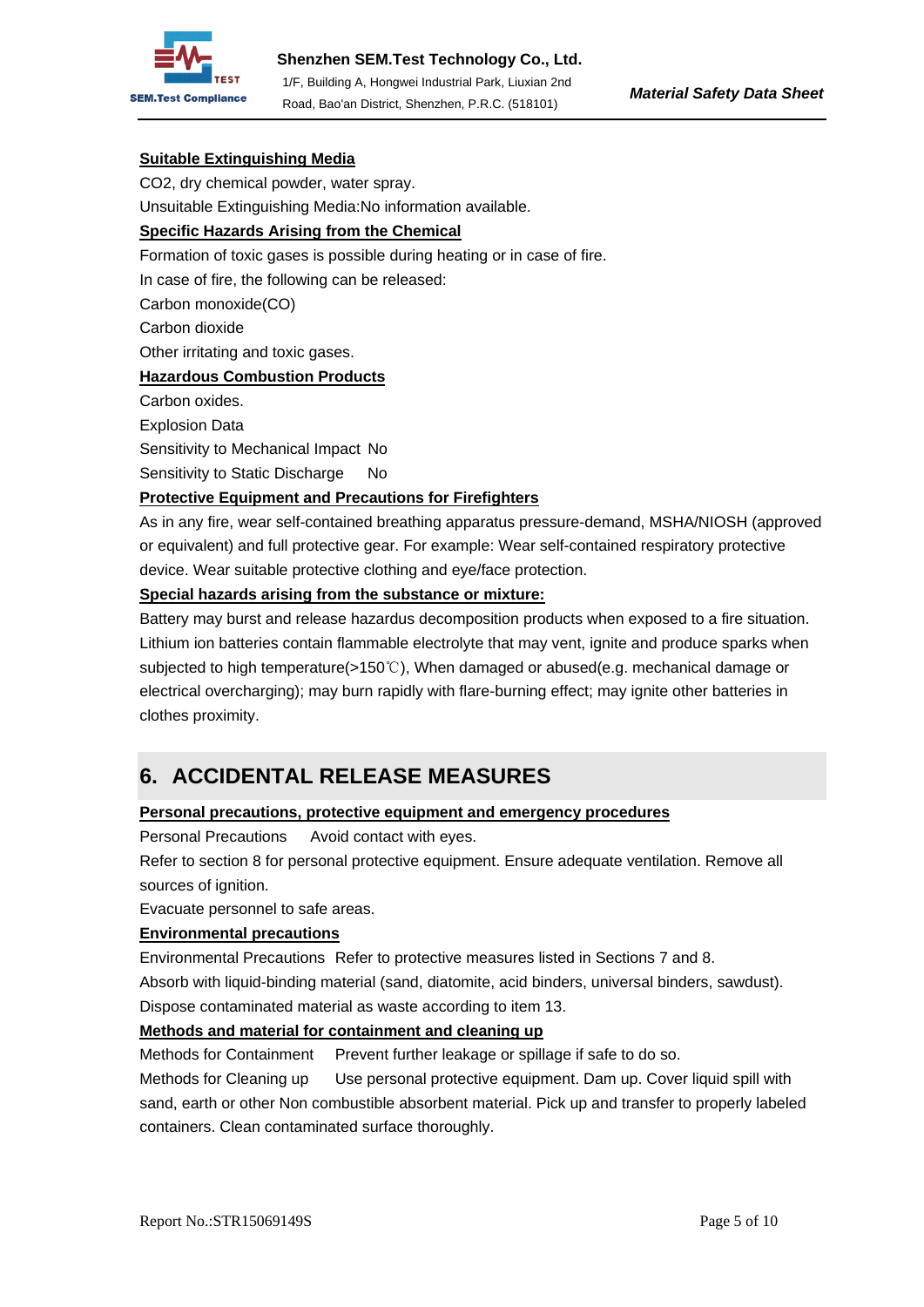

# **7. HANDLING AND STORAGE**

### **Precautions for safe handling**

Handling Handle in accordance with good industrial hygiene and safety practice. Avoid contact with skin, eyes and clothing. Wear personal protective equipment.

Wash thoroughly after handling. Use this material with adequate ventilation. The product is not explosive.

### **Conditions for safe storage, including any incompatibilities**

If the Lithium-ion Battery is subject to storage for such a long term as more than 3 months, it is recommended to recharge the Lithium-ion Polymer Battery periodically.

3 months: -10℃~+40℃, 45 to 85%RH

And recommended at 0℃~+35℃ for long period storage.

The capacity recovery rate in the delivery state (50% capacity of fully charged) after storage is assumed to be 80% or more.

The voltage for a long time storage shall be 3.7V~4.2V range.

Do not storage Lithium-ion Battery haphazardly in a box or drawer where they may short-circuit each other or be short-circuited by other metal objects.

Keep out of reach of children.

Do not expose Lithium-ion Polymer Battery to heat or fire. Avoid storage in direct sunlight.

Do not store together with oxidizing and acidic materials**.** 

Keep ignition sources away- Do not smoke.

Store in cool, dry and well-ventilated place.

**Incompatible Products** None known.

## **8. EXPOSURE CONTROLS AND PERSONAL PROTECTION**

#### **Control parameters**

Ingredients with limit values that require monitoring at the workplace:

12190-79-3 Lithium Cobalt Oxide

| TLV (USA)                                  | 0.02mg/m <sup>3</sup> |
|--------------------------------------------|-----------------------|
| MAK (Germany) $\vert$ 0.1mg/m <sup>3</sup> |                       |

**Other Exposure Guidelines** Vacated limits revoked by the Court of Appeals decision in AFL-CIO v. OSHA, 965 F.2d 962(11th Cir., 1992).

#### **Appropriate engineering controls**

**Engineering Measures** Showers

Eyewash stations

Ventilation systems

Use adequate general or local exhaust ventilation to keep airborne concentrations below the permissible exposure limits. Ensure adequate ventilation.

#### **Individual protection measures, such as personal protective equipment**

**Eye/Face Protection:** 

**Tightly sealed goggles**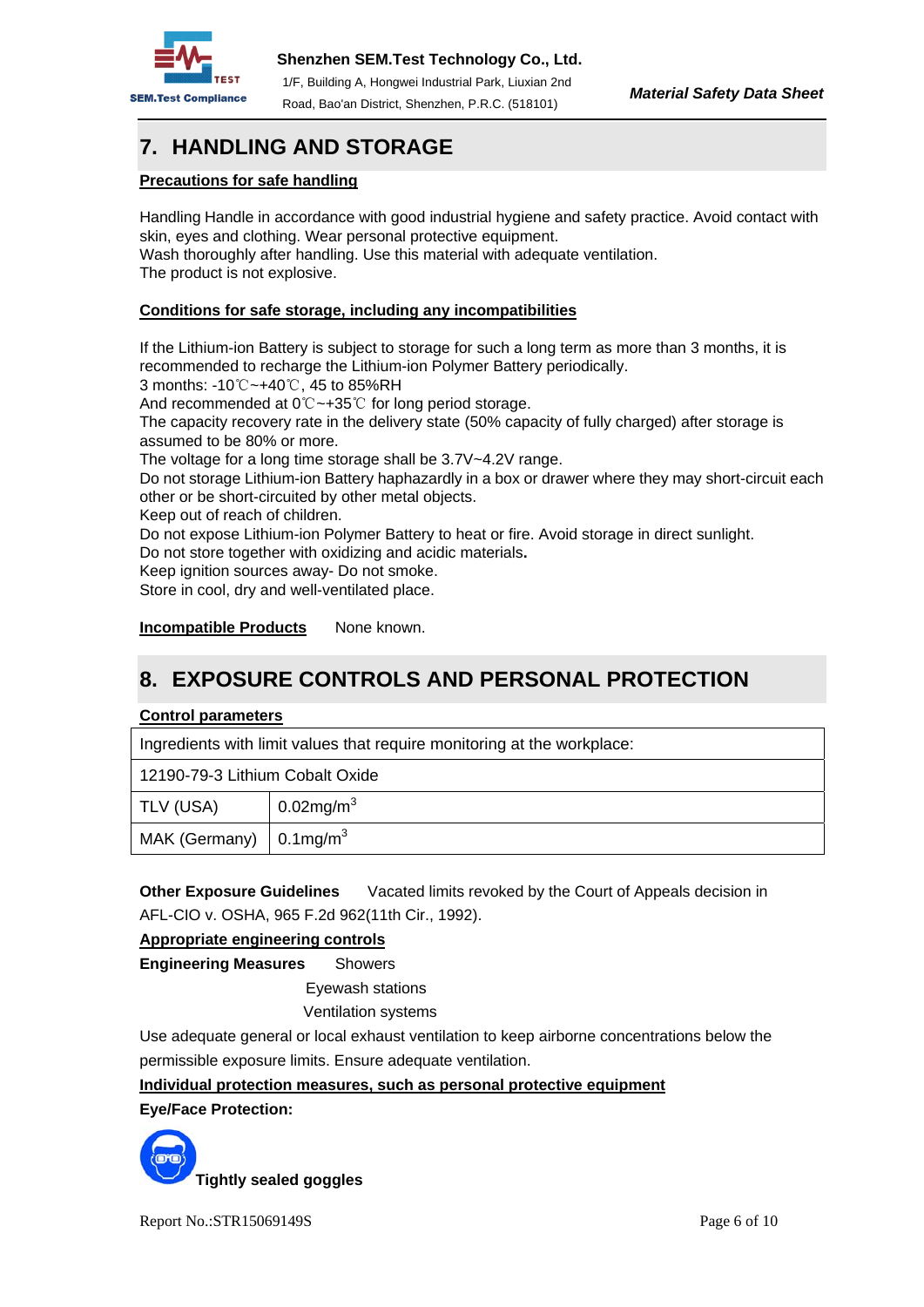

#### **Body protection:**

Protective work clothing.

**Skin protection:** 



## **Protective gloves**

### **Material of gloves:**

The selection of the suitable gloves does not only depend on the material, but also on further marks of quality and varies from manufacturer to manufacturer. As the product is a preparation of several substances, the resistance of the glove material can not be calculated in advance and has therefore to be checked prior to the application.

#### **Penetration time of glove material:**

The exact break trough time has to be found out by the manufacturer of the protective gloves and has to be observed.

**Respiratory Protection** No protective equipment is needed under normal use conditions. If exposure limits are exceeded or irritation is experienced, ventilation and evacuation may be required.

**Hygiene Measures** Handle in accordance with good industrial hygiene and safety practice.

# Physical **State** Form: rectangle Color: Silver-white Odour: Odourless Odor Threshold: No information available Change in condition:  $p$ H, with indication of the concentration  $\vert$  Not determined. Melting point/freezing point Not determined. Initial boiling point and Boiling range: | Not determined. Flash Point **Not determined.** Evaporation rate Not determined. Flammability (solid, gas) Not determined. Upper/lower flammability or explosive limits  $\parallel$  Not determined. Vapor Pressure: Not determined. Vapor Density:  $\vert$  Not determined. relative density:  $\vert$  Not determined. Solubility in Water:  $\vert$  Not determined. Solubility in other solvents  $\vert$  Not determined.

## **9. PHYSICAL AND CHEMICAL PROPERTIES**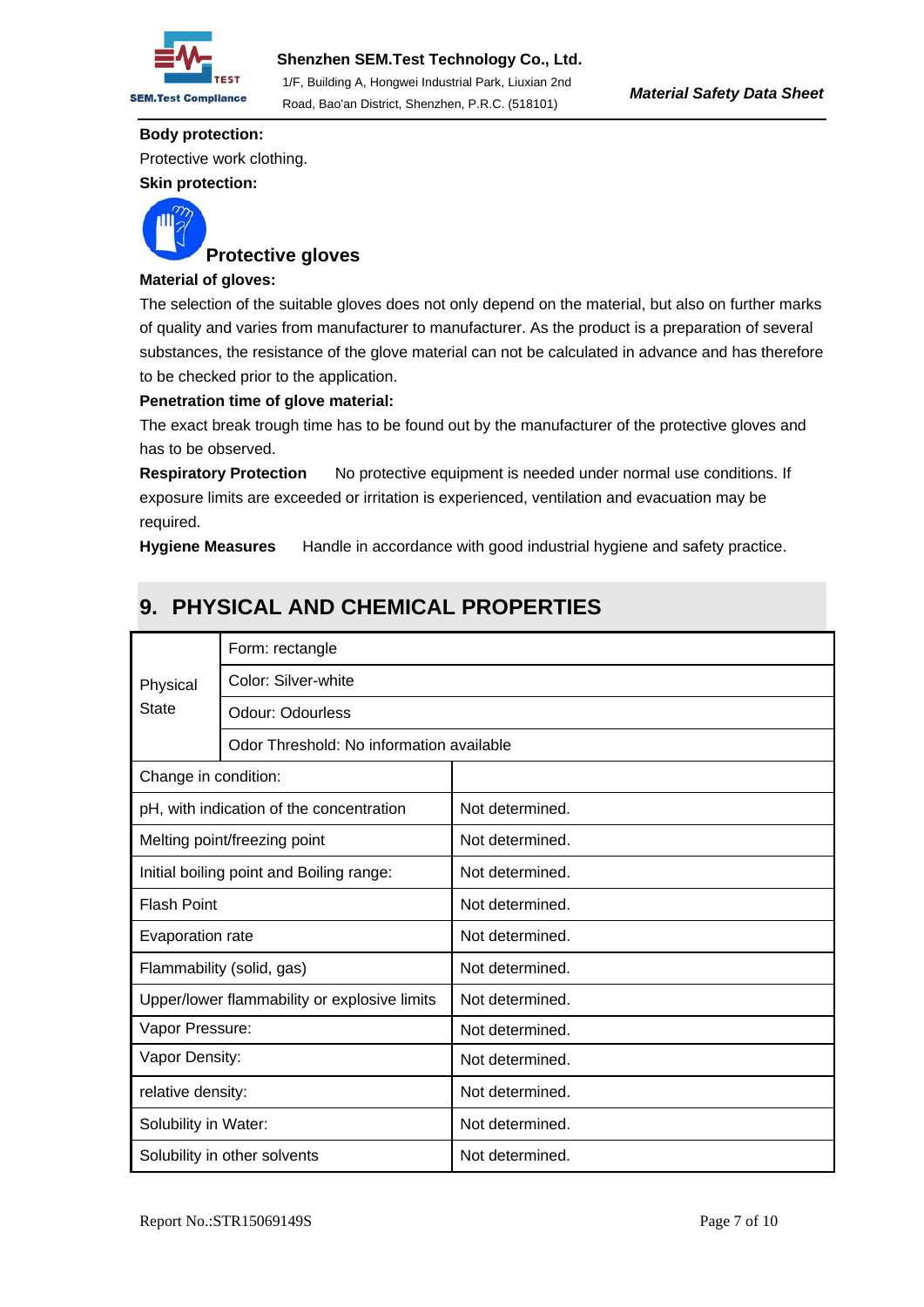

### **Shenzhen SEM.Test Technology Co., Ltd.**

1/F, Building A, Hongwei Industrial Park, Liuxian 2nd Road, Bao'an District, Shenzhen, P.R.C. (518101)

*Material Safety Data Sheet* 

| n-octanol/water partition coefficient | Not determined.                            |
|---------------------------------------|--------------------------------------------|
| Auto-ignition temperature             | Product is not self-igniting.              |
| Decomposition temperature             | Not determined.                            |
| Odout threshold                       | Not determined.                            |
| Evaporation rate                      | Not determined.                            |
| Viscosity                             | Not determined.                            |
| Other Information                     | No further relevant information available. |

## 10. **STABILITY AND REACTIVITY**

**Reactivity:** Stable under recommended storage and handling conditions (see section 7, Handling and storage).

**Chemical stability:** Stable under normal conditions of use, storage and transport.

**Thermal decomposition/conditions to be avoided:** No decomposition if used according to specifications.

**Possibility of Hazardous Reactions:** None under normal processing.

**Hazardous Polymerization:** Hazardous polymerization does not occur.

**Conditions to avoid:** Strong heating, fire, Incompatible materials.

**Incompatible materials:** Strong oxidizing agents. Strong acids.Base metals.

**Hazardous Decomposition Products:**Carbon oxides, Other irritating and toxic gases.

## **11. TOXICOLOGICAL INFORMATION**

**Acute toxiciy:** No data available.

LD/LC50 values relevant for classification:

Not available.

**Skin corrosion/irritation:** No irritant effect.

**Serious eye damage/irritation:** Cause serious eye irritation.

**Respiratory or skin sensitization:** No sensitizing effects known.

**Specific target organ system toxicity:** No information available.

**CMR effects(carcinogenity, mutagenicity and toxicity for reproduction):** No information available.

## **12. Ecological Information**

## **Toxicity:**

Acquatic toxicity:

No further relevant information available.

**Persistence and degradability:** No further relevant information available.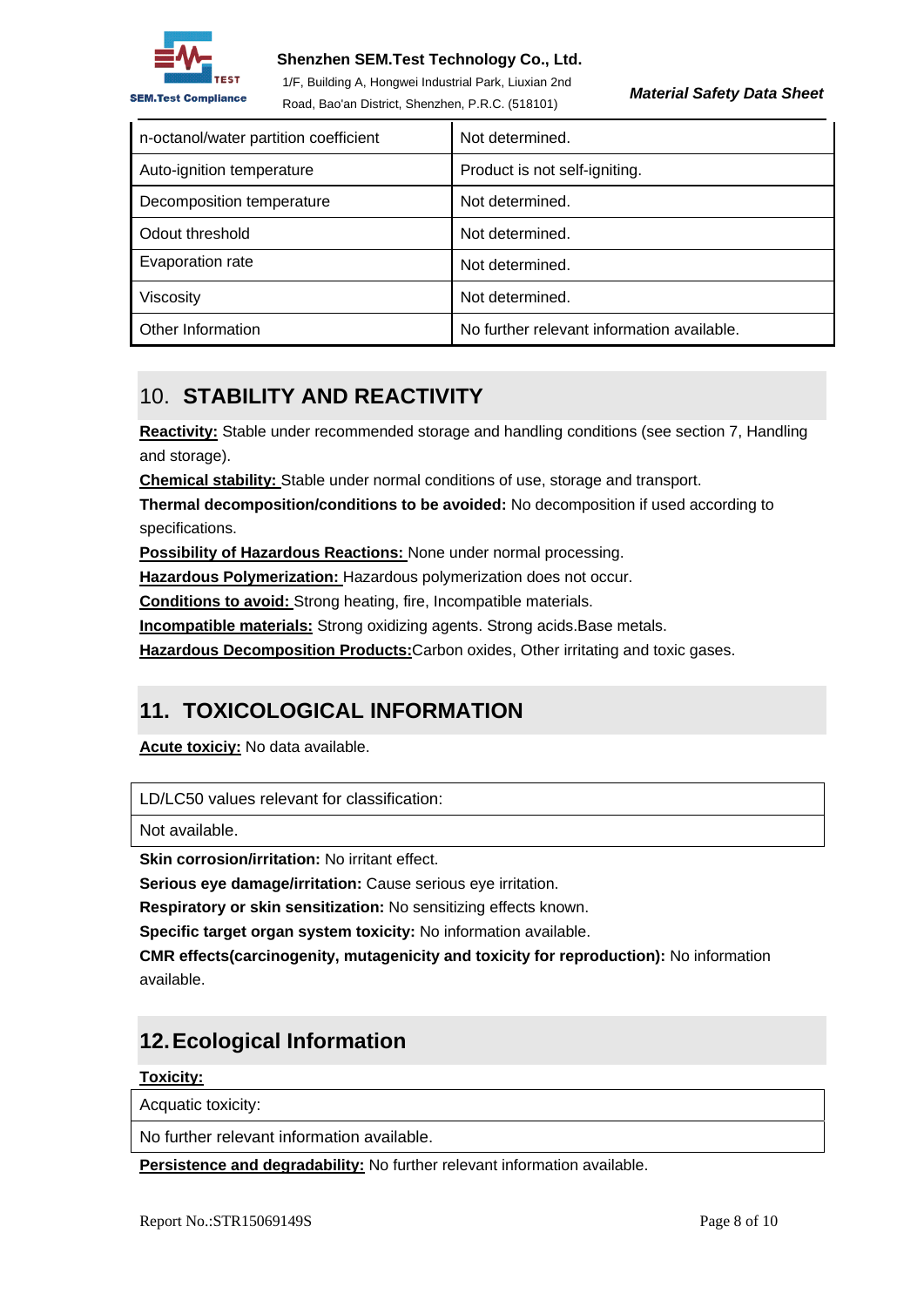

1/F, Building A, Hongwei Industrial Park, Liuxian 2nd Road, Bao'an District, Shenzhen, P.R.C. (518101)

**Bioaccumulative potential:** No further relevant information available.

**Mobility in soil:** No further relevant information available.

Results of PBT and vPvB assessment

PBT: Not applicable.

vPvB: Not applicable.

**Other adverse effects:** No information available.

## **13. DISPOSAL CONSIDERATIONS**

## **Waste treatment methods**

Recommendation: Must not be disposed together with household garbage.

Do not allow product to reach sewage system

### **Uncleaned packaging:**

Recommendation: Disposal must be made according to official regulations.

## **14. TRANSPORT INFORMATION**

### **Land transport**

ADR/RID class: Not regulated. UN-Number: UN3480 or UN3481. **Maritime transport**

IMDG Class: Class 9. UN Number: UN3480 or UN3481. Marine pollutant: No

## **Air transport**

ICAO/IATA Class: Class 9 UN/ID Number: UN3480 or UN3481 Environmental hazards: Not applicable.

Special precautions for user: Not applicable.

Transport/Additional information: Not restricted goods according to the above specifications. The Lithium-ion Battery had been tested according to the requirements of the UN manual of tests and Criteria, Part III, subsection 38.3;

 If the Polymer Li-ion Battery with a Watt-hour rating not exceeding 100Wh, The lithium ion batteries according to Section II/Section IB of PACKING INSTRUCTION 965, or Section II of PACKING INSTRUCTION 966~967 of the Dangerous Goods regulations 56th Edition may be transported.

The packaging shall be adequate to avoid mechanical damage during transport, handling and stacking. The materials and pack design shall be chosen so as to prevent the development of unintentional electrical conduction, corrosion of the terminals and ingress of moisture.

Meets requirements of DOT Special Provision 188 to be transported as non-dangerous goods (Prior to the deadline set by HM 224F, February 6, 2015)